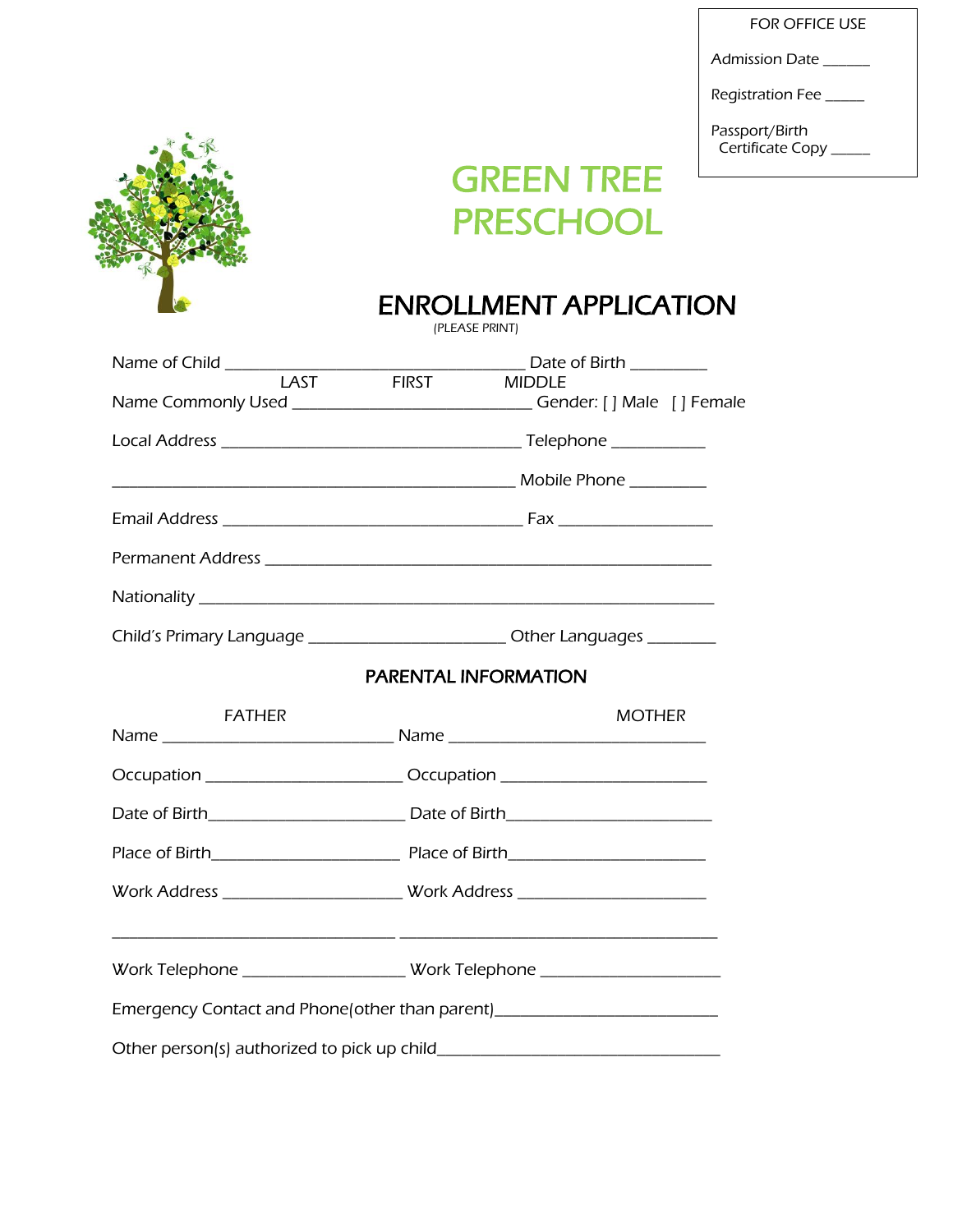## GREEN TREE **PRESCHOOL**

## MEDICAL INFORMATION

|                                                 | Date of Birth ____________ |
|-------------------------------------------------|----------------------------|
| Mother's Name _______________________________   | Phone ___________________  |
|                                                 | Phone ___________________  |
|                                                 |                            |
| Doctor's Name _________________________________ | Phone ___________________  |
| Medical Insurance Co. _________________________ | Policy Number ___________  |
|                                                 |                            |
|                                                 |                            |
|                                                 |                            |
|                                                 |                            |
|                                                 |                            |

#### Medical Release

In the event of severe illness or injury to my child, \_\_\_\_\_\_\_\_\_\_\_\_\_\_\_\_\_\_\_\_\_\_\_\_\_\_\_\_\_\_\_, I hereby authorize and execute consent for emergency medical and hospital care and treatment, including major surgery, as deemed necessary by a duly licensed physician chosen by Green Tree Preschool staff. I understand that the Green Tree Preschool staff will take all safety precautions to protect my child but cannot be held liable for any injury that my child incurs during school hours.

\_\_\_\_\_\_\_\_\_\_\_\_\_\_\_\_\_\_\_\_\_\_ \_\_\_\_\_\_\_\_\_\_\_\_\_\_\_\_\_\_\_\_\_\_\_\_\_\_\_\_\_\_\_ Date **Signature of Parent**